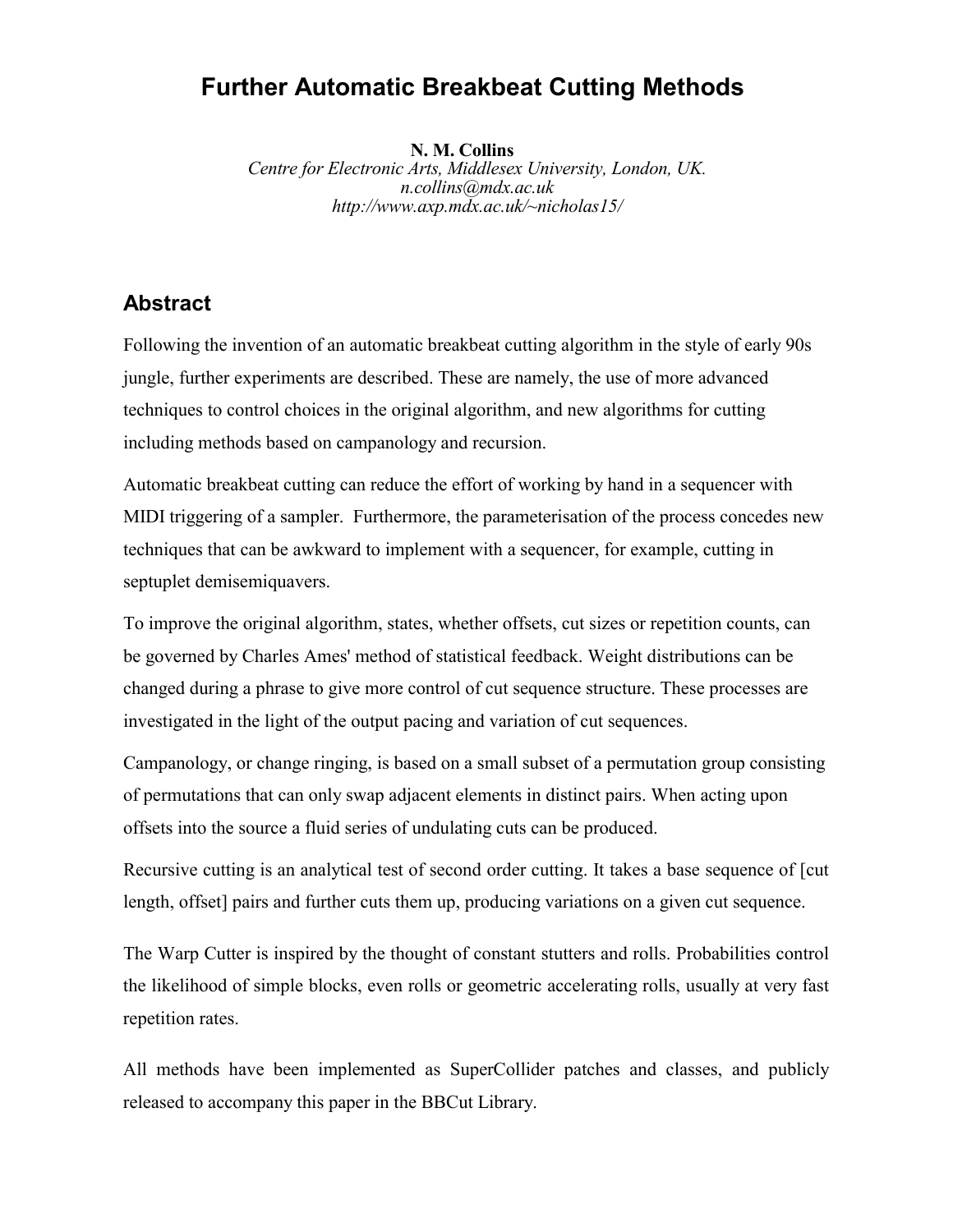## **1. Introduction**

This paper is like a cookbook of new recipes for automated cutting of target audio. Historically these approaches derive from the author's desire to automate the style of early 90s breakbeat manipulation in what began as hardcore/jungle and became drum and bass. An algorithm for automated breakbeat cutting in that syncopated manner was presented in [5] and is publicly available as SuperCollider code from the author's web site, and as a Csound ugen (Csound 4.14 on). The explicit design of an algorithm has inspired new compositional directions.

Other attempts to apply algorithmic composition techniques to popular music are relatively rare in the literature (but see [1]). Pearce and Wiggins [6] as the practical test of their framework generate drum and bass patterns. Examples are available at [7]. Their perception of machine learning is that humans should not specify rules, but that all rules must be discovered from training examples. This author concedes that the work of this paper proceeds from an opposite viewpoint, that of the 'active style synthesiser' rather than the 'empirical style modeller' to quote their terms. The search for new generative methods extending craft is the domain. New compositions are the ultimate goal, not style synthesis. It is worth noting that dance music is such a fast evolving and broad genre that the ability to reproduce last year's techniques without finding novel viewpoints is of limited practical use.

Experiments with phrase structure of cut sequence generations reference the work of Charles Ames [2,3,4]. This work explores a finer control of probabilistic decisions, with time position dependent weights. The aim is to promote or restrict diversity in automated generations.

Other novel types of cut procedure are then presented, including processes based on campanology and recursion.

Whilst this paper is slanted towards breakbeat science, the algorithms are entirely pertinent to any source audio. For instance, campanology cutting could be a good method of playing background noise segments for long stretches of time without a direct loop becoming obvious.

## **2. The Phrase, Block, Repeat paradigm; the BBCut Library**

The BBCut Library is a collection of automated cutting procedures which will work on any type of source audio stream. It is a set of SuperCollider 2 [10] classes facilitating the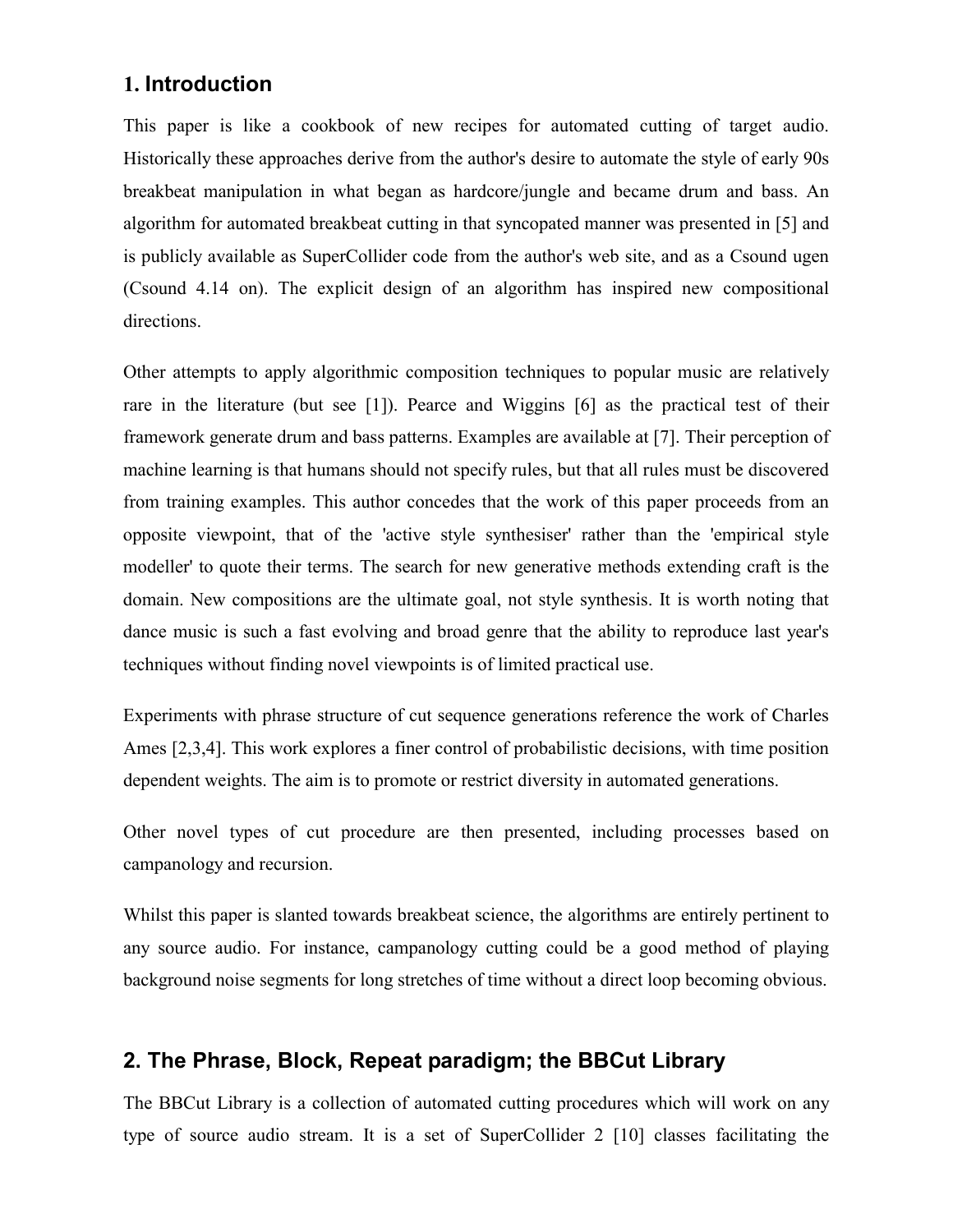separation of synthesis of cuts from the cut procedure. This is not considered in detail here, and we restrict ourselves to the cutting algorithms themselves. The paradigm for general cut procedures used in the library is quickly described since it is assumed throughout the algorithm descriptions.

The code and help files for the library are publicly available from the author's web site and would assist in studying any of the cut method algorithms given later. The names of the procedures given are those in the library. Description for algorithms is informal since the real code is accessible.



#### **Figure 1 The Cut Hierarchy**

Figure 1 shows the hierarchical levels in a general cut procedure. The phrase is a rounded sequence of cuts, perhaps an integer multiple of 4/4 measures. The block uses audio starting from a particular point in the audio source. This might be a given offset into a soundfile or other existing signal buffer (the notion of offset is restricted for a stream where no 'future' audio is accessible). The block is constructed of any number of atomic repeats at the common offset whether of equal size or not. A really fast set of many repeats will often be referred to as a roll or stutter. When the repeat rate is fast enough, what is effectively wavetable playback is occurring which can become of audible pitch rate (greater than 20 Hz).

In the diagram, there is a single phrase composed of five blocks. The first and last are subdivided into more than one atomic cut, or repeat. Those for the final block of the phrase are evenly spaced, a roll or stutter. Those for the first are of irregular length - but each of the four would use audio beginning from the same offset. Note that offsets and repeats are essential if the output is to be anything other than the original source enveloped on blocks. If the audio source to be cut does not have a restricted scope of random access offset data, repeats are still permissible ways of cutting up since they work on past audio. Any past signal component in a stream could also be made accessible to offset cutting as long as it is stored.

The diagram shows a cut sequence without overlaps. In principle, cut sequences could specify [delta time, duration] pairs for the two aspects of atomic cuts (being time to the next cut, and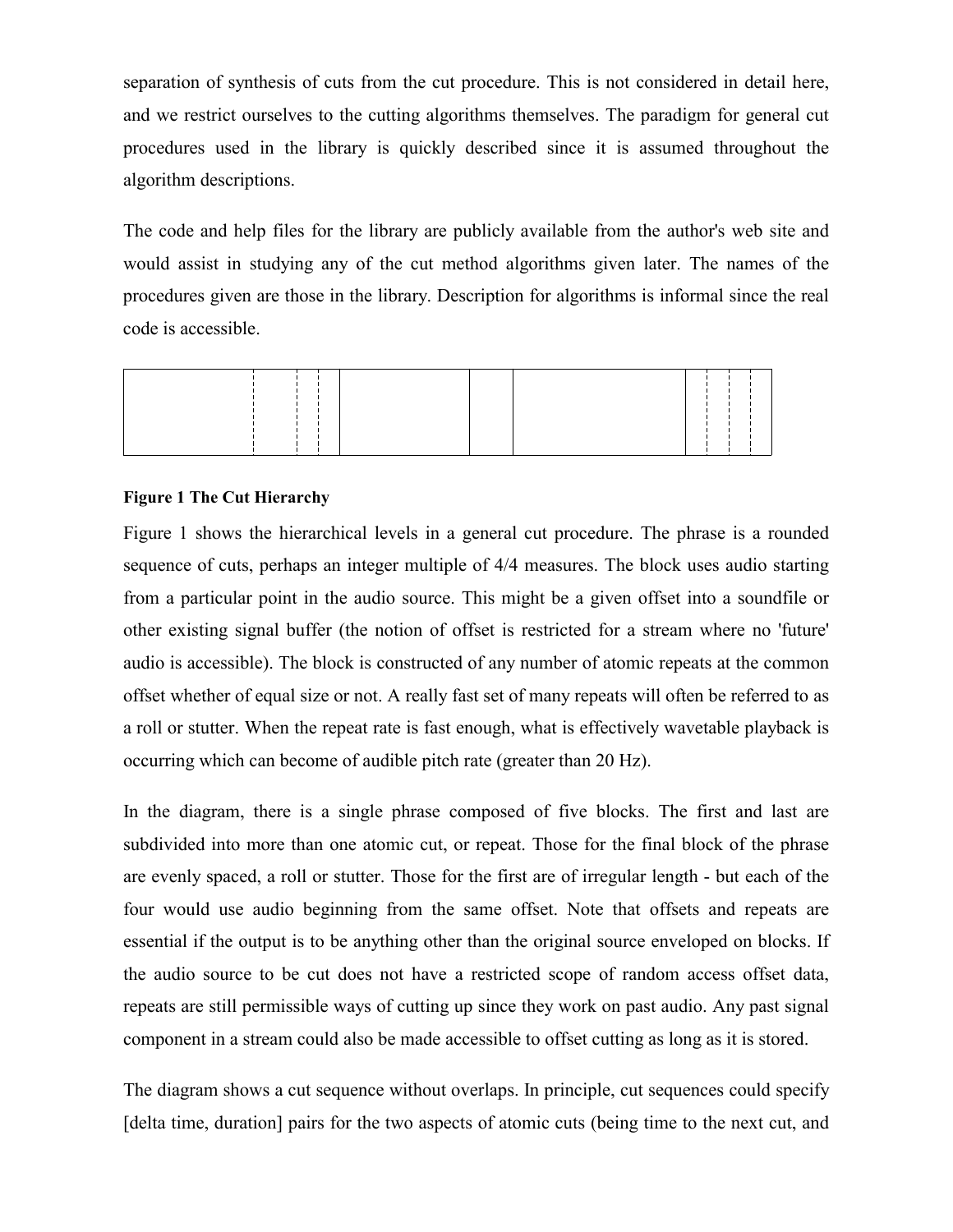duration of this cut). Overlap is propitious for microlevel cuts (granularisation), though the synthesis engine for the BBCut library has 'duty cycle' parameters to allow such enveloping. It is hard to think up useful examples of duration versus delta time that do not involve a constant or proportion already implementable with a specific BBCutSynth. Delta time equal to duration is assumed for the rest of this paper as this is adopted for all cut procedures discussed.

### **3. The space of possible cut sequences**

Let us assume the cut sequences work on a quantised grid, with a measure evenly divided into 16 possible cut positions. Phrases will be four bars long. Further, let there be eight possible offset points into the source. Then the number of possible non-overlapping cut sequences is given by:

$$
(2^* \text{offsetstates})^{\text{(cutsperbar*numbars)}} = 16^{64} = 2^{256}
$$

and this is a simple example! Spaces of all possible cut sequences will be of intractable size to exhaustive search. Counting partitions is not enough since  $3+3+2$  is taken as rhythmically distinct from 2+3+3.

Actual cut procedures won't get much more restricted in their productions by imposing a set of states of possible cut sizes. If those states involve the minimal cut size of one unit, unless something stops the aberrant chance of continually choosing that cut length, the procedure would be able to cover the whole space as above. Note that statistical feedback as introduced below can become the mechanism of such curtailment.

Analysing the long term diversity of an algorithm's productions involves assessing the variations of a cut procedure's decisions over many phrases. The algorithm has the potential to cover such a huge space of possible output phrases that it may never repeat itself within a human lifetime of listening. However, this is not to say that the kind of phrase produced does not have certain characteristics. In the following we study attempts to vary and control those characteristics.

For an example of these spaces, an eight bell composition in campanology can take hours to perform before the permutation chain gets back to the beginning, and is potentially maximally diverse in range if it covers the whole set of permutations of the bells. Even then, a given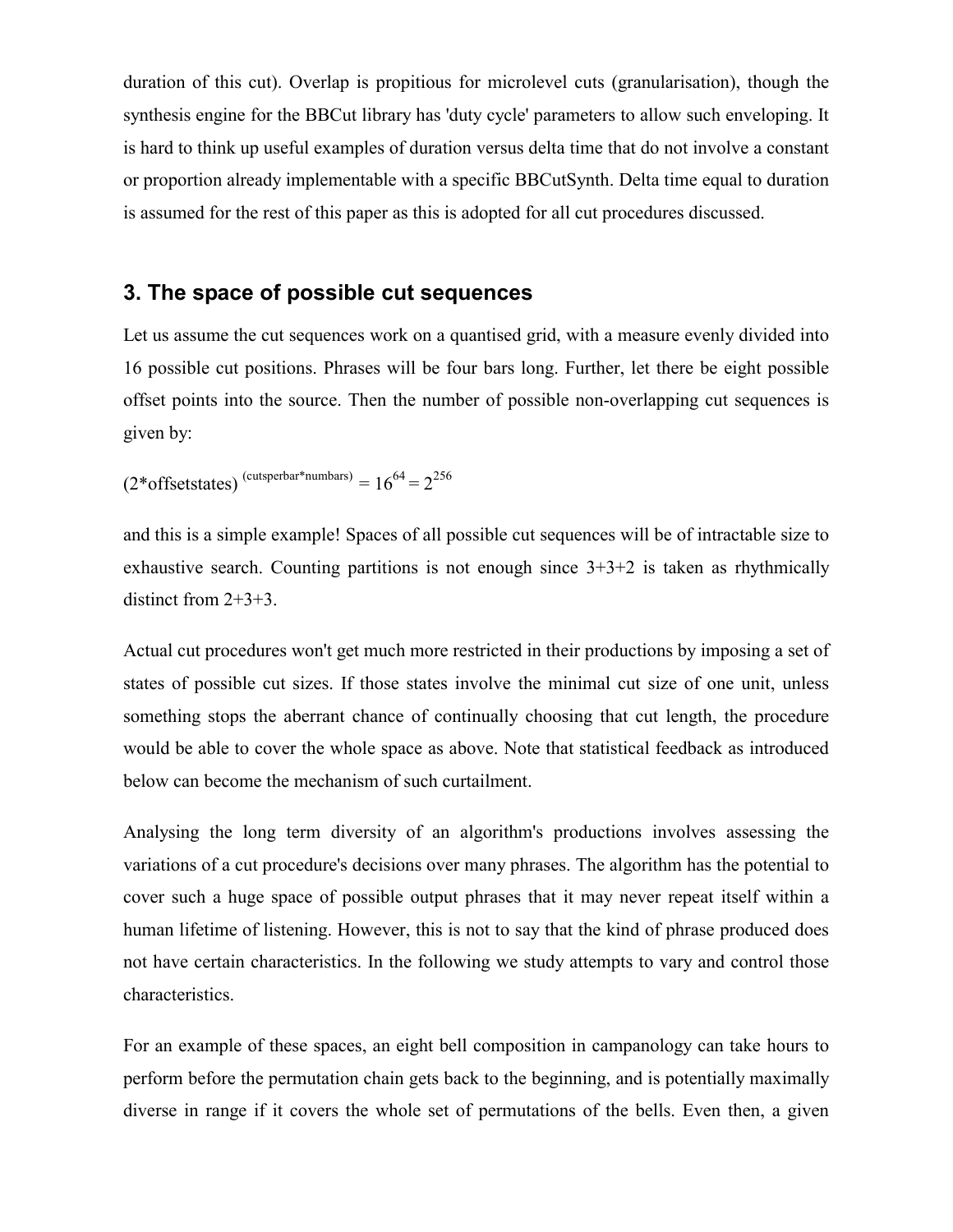permutation chain might traverse the whole space many times in different orders before the chain restarts in sync with the set of states being acted upon.

In general, though permutation chains are deterministic, the use of probabilistic models in making decisions means that it is a probability space that is examined to give predictions of likelihoods of future events.

Cut sequences might be restricted by holding some memory store of previous sequences that forms the source for future productions. It is likely that subtle variation would still be required.

### **4. Cut Procedures**

I name the procedures as they appear in the BBCut library.

#### **4.1 ChooseCutProc**

The investigation begins with a pertinent simplified version of the early algorithm ([5] current version in BBCut library named BBCutProc11). Whilst BBCutProc11 automatically chooses the sizes of possible cuts based on the subdivision parameter (with odd numbers and syncopation as the goal), this cut procedure simply allows one to specify a set of allowed cutsizes, and a set of permissible repeats. Each block is created as cutsize\*numrepeats. A phrase may constrict the number of repeats or even the cutsize for the final block so as to meet the phrase length stipulation. In terms of possible rolls, this algorithm is very similar to BBCutProc11, but for the purposes of the following, assume that the chance of rolls has been set to zero.

#### **4.2 StatBalProc**

The simplification of the ChooseCutProc makes explicit the number of possible states for cutsizes and repeats. The simple way to choose from the set of states is the Lehmer random number generator [3]. There are other ways of selecting states. In this procedure, Charles Ames' method of statistical balance/feedback [2] keeps track of selections in comparison to the bare use of the Lehmer process.

The heterogeneity parameter of statistical feedback gives some control over characteristics of dispersion and probable speed of realisation of distributions [4]. With low heterogeneity,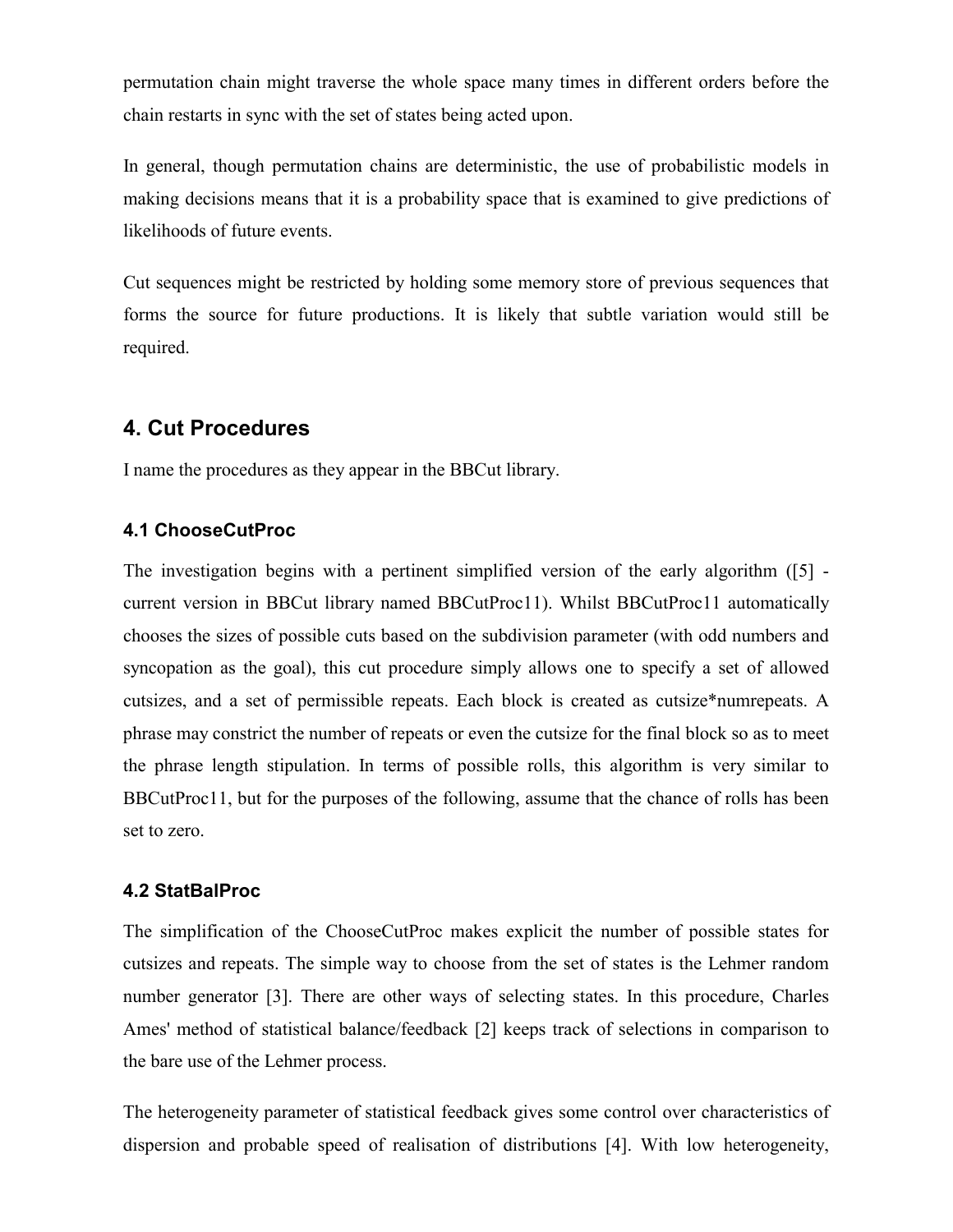dispersion approaches the deterministic, and rare states cannot occur close together, unlike the Lehmer process' effectively independent trials. Low heterogeneity means faster realisations (within a threshold of confidence). This makes statistical feedback very effective for fast changing weights (see section 4.3 below).

In practical application, the size of phrases has a direct interference on the effect. There is a dependence of how many decisions are taken in a phrase on what those decisions are since larger cutsizes fill the phrase more quickly. Further, at the ends of phrases certain decisions are changed, say if there is not room to fit a new block into the phrase length.

Even on sets of offsets, the use of statistical feedback is not especially obvious. Its effect is easily seen examining the statistics of output cut sequences, but the audible impression is limited. Dispersion character can be perverted when repeats and cutsize work independently. A rare cut choice of 0.3 beats might team up with a 4 repeats state to give a block [0.3, 0.3, 0.3, 0.3] which hardly promotes the rarity of the 0.3 size cut! This problem can be reduced by imposing temporary constraints; repeats of cut sizes force multiple selection of that cut size. Yet, gross statistical imbalance may result. The nature of breakbeats can also work against us. Sources may already include repeats, perhaps a similar motif of kick to snare. Effects are more pronounced with a more disparate source.

#### **4.3 StatBalProc2**

This procedure experiments with changing weightings for state decisions within phrases. This is to achieve the aim expressed in [5] of giving more control over phrase structure. We might desire large cuts, high numbers of repeats and early offsets towards the front of phrases and the converse towards the end. StatBalProc2 uses statistical feedback, theoretically quicker for low heterogeneity at realising distributions. With changing weightings that may go to zero, we must use the normalisation step of the feedback process, so that zero weighted states' statistics do not fall unrealistically behind whilst they are unavailable. The statistical feedback process is perfectly suited to tracking changes to weightings of states without any imposition of probability frames.

It is quite hard to hear the benefits of StatBalProc, but StatBalProc2 demonstrates far more shaping of phrases. Whilst again apparent from statistics of output, the use of statistical feedback remains only weakly appreciable compared to the same process of changing weightings realised with the Lehmer generator. A Cutter might form one stream in a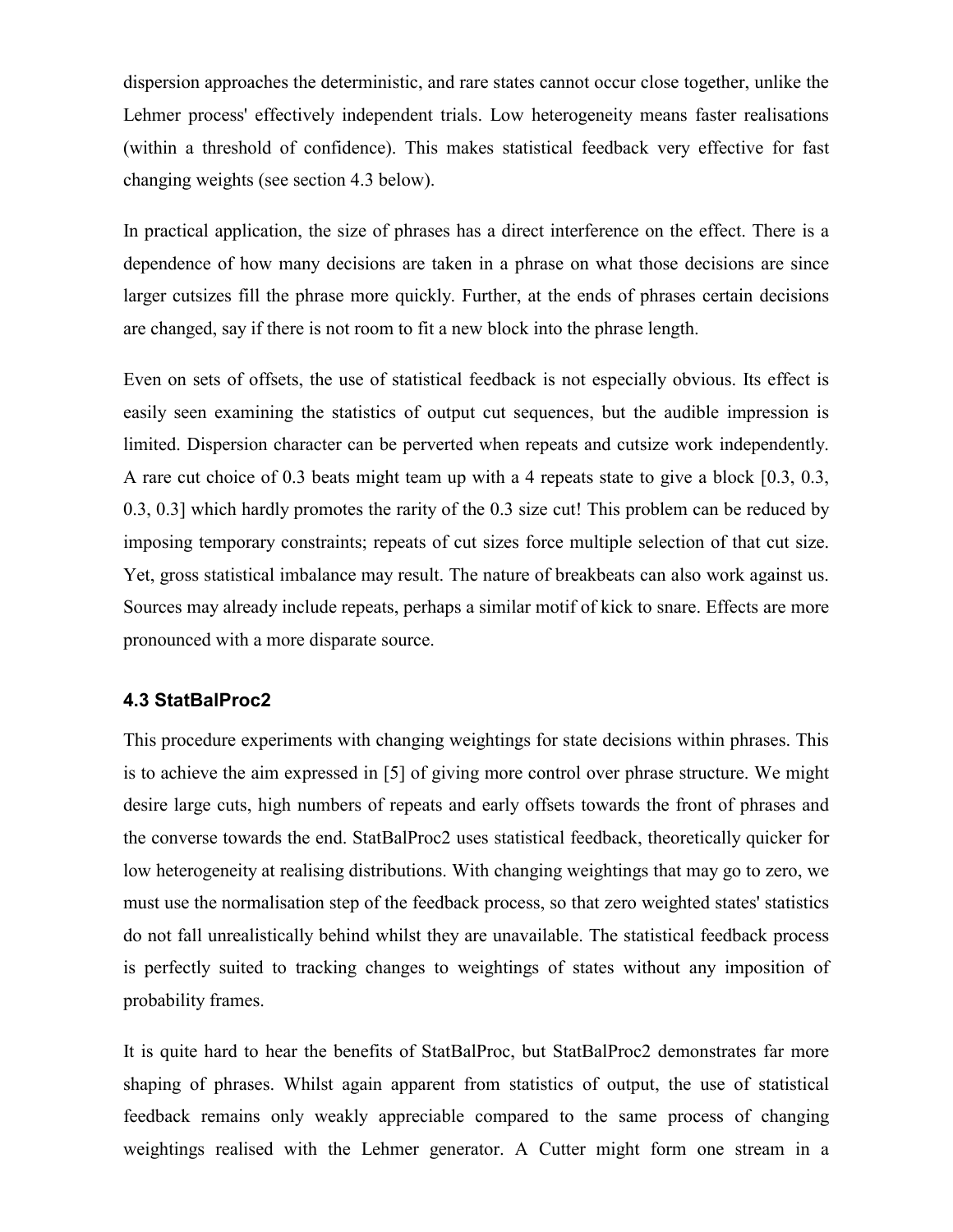multilayered audio, we may never listen that closely to it. Lehmer was already enough to convince the ear of variation. Statistical feedback may be suitable for some specific compositional concerns over realisation and dispersion of distribution, particularly across long phrases. When phrases are too short, neither sequence generator has time to realise weighted distributions, though the dispersion of rare states across many phrases will be restricted for Ames. The principle of changing weightings over phrases is good for phrase structure control.

As a future improvement, it might be wise to investigate the balanced bit generator as driver. This is the continuous rather than discrete version of statistical feedback.

### **4.4 CampCutProc - Campanology Cutting**

Campanology is the craft of bell ringing, change ringing is the name given to the special permutation system where only adjacent bells may swap position in the peel. See [8] for a good web resource on the theory, with a practical tool to try out compositions.

The CampCutProc will work with any appropriately presented change ringing composition, that is, permutation recipe. The number of bells involved is critical; the mnemonic is one block per bell and one bell per offset state. With eight bells and a phrase length of 8.0 beats, then a phrase consists of eight (undivided) blocks each of length 1.0. The procedure maintains the current permutation status according to the change ringing pattern, updating to the next state with each new phrase. Each block can then be given the offset into the source corresponding to the current bell positions

#### **Figure 2 - first few steps of a change ringing composition**

```
Gainsborough Little Bob Major
x.18.x.18.x.16.x.18.x.18.x.12
abcdefgh under x = (12)(34)(56)(78)badcfehg under 18 = (23)(45)(67)bdafcheg under x …
```
Because offsets are being handled, the source cannot be shuffled and reordered by the cut procedure if it is, for example, the current audio in stream. Therefore only sources that respond to offset position data will be audibly effected (apart from block enveloping) by the cutting.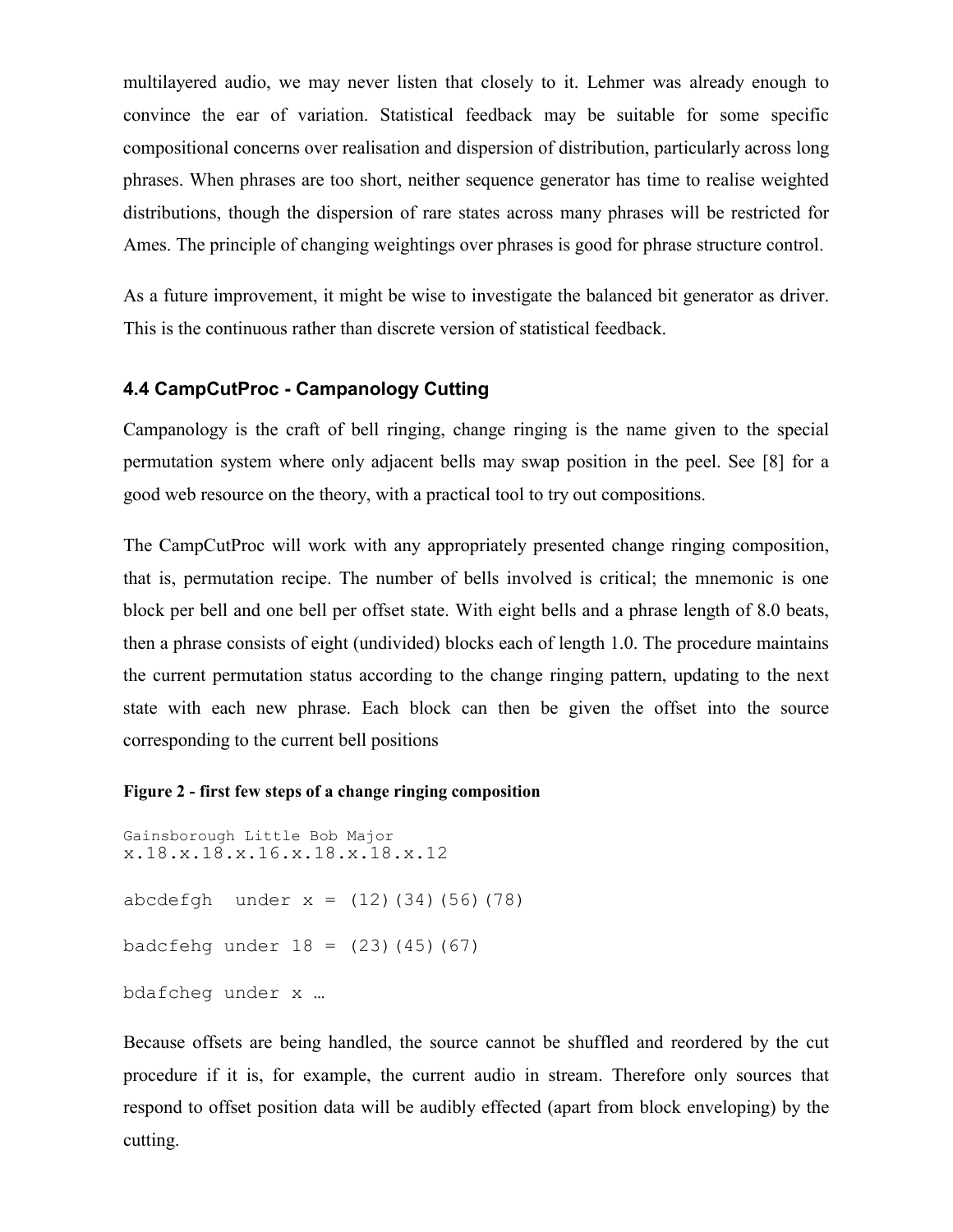When using the procedure it is relatively hard to distinguish different change ringing compositions, say a Gainsborough Little Bob Major from an Ashtead Surprise Major, unless one concentrates very intensely. The same might be said of hearing real bell ringing, though the different pitches of bells aid their aural discrimination. The effect of differentiation is obviously improved if all the parts of the source that will be presented are well known and discernible. For breakbeats, where a similar kick sound might be presented later in the sample, the position states are not so discrete. Because permutations may not take account say of the difference between different positions in a measure (strong, weak pulses) output breakbeat patterns can be very distorted in their feel. However, the sequence of permutations as applied to breakbeats gives a good sense of continuous variation, covering a far share of the permutation space, without sounding like total randomness; there is method here. This author has had good success particularly when the CampCutProc is used as a background process to a second voice with a more rhythmically sharp cut procedure.

Phrase length does not have to correspond to the source length. If block sizes play more than the bell's share of the source, then linked bell patterns emerge, where A cannot be played without part of B or beyond following.

If the source is a sample of the bells evenly spaced, the campanology cutter just does change ringing. Use a set of samples and choose an index based on the offset if the overlaps are to be successful.

#### **4.5 RecCutProc - Recursive Cutting**

To do recursive cutting in a straight forward manner, record the output of a cut process and pass it as the source for a second round of cutting, to whatever desired level of recursion. The trend is quickly towards increasingly restricted amounts of the original source in ever smaller repeat patterns, since a cut procedure can only return as much audio as the original source at best, and usually involves the discarding of some information. Cutups continue to subdivide already subdivided parts, so that the cut level heads to the smallest quantisation level possible within the cutsizes.

As an analytical demonstration of this, a first order recursion cut process was explicitly worked out.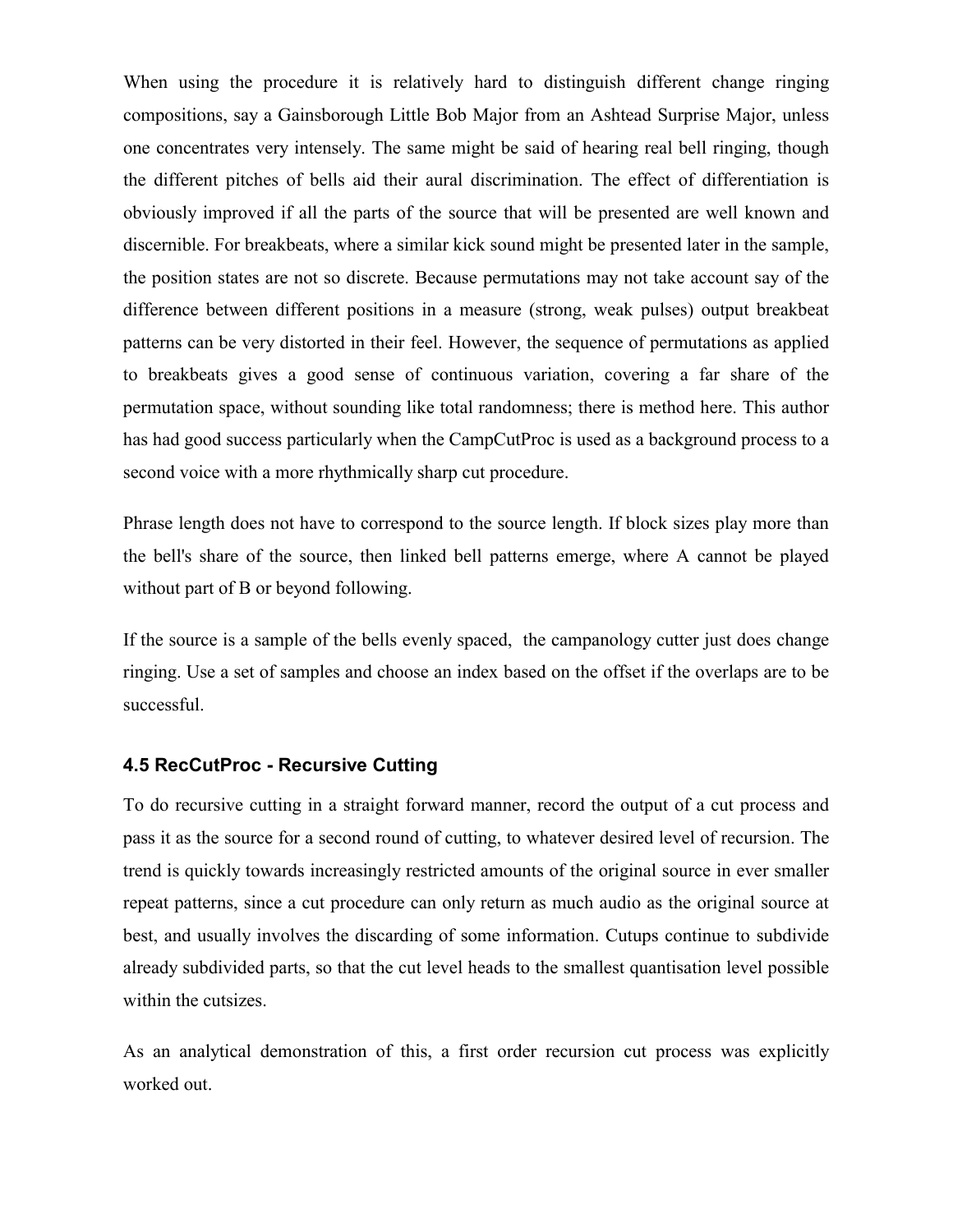

**Figure 3 a recursive cut**

Figure 3 shows an example of the procedure in action. A source 3+3R+2 pattern is the higher in the diagram. There are two blocks, the first with two repetitions, the second a single repeat. The offset positions into a source are listed. The lower pattern is produced from the higher by taking cuts of size 3, 2 and 3 to form a new phrase. These cuts can be from any point in the source cut sequence. The diagram shows the derivation of these cuts and the blocks created in the output sequence.

The benefit may be in controlled variations of existing cut sequence motives. The recursive cutter cannot explore any new region of the source than its own source cut sequence, but may distort and vary existing rhythmic figuration.

Non-analytical examination of  $n<sup>th</sup>$  order recursive cutting supports this result. The tendency is very quickly to stutter on small parts of the source. Informally, it seems appropriate to begin at the top level with a long phrase and source with large cuts. Successive recursive cutting quickly breaks this up, the details being dependent on the type of cut procedures applied.

### **4.6 WarpCutProc1**

Warp cutting is named after the infamous Warp Records, and might be found in the work of Aphex Twin, SquarePusher,  $\mu$ -ziq and others. Their use of rolls often uses the technique of very small repeated cuts even up to audible pitches of frequency. For the algorithm inspired by this, different types of rolls can happen throughout a phrase (as opposed to only at the end for the original BBCutProc11). The algorithm works a block at a time, filling the current phrase as it goes, subdividing any given block into some set of varying sized but same offset cuts. This is in contrast to BBCutProc11 or the ChooseCutProc derived procedures which start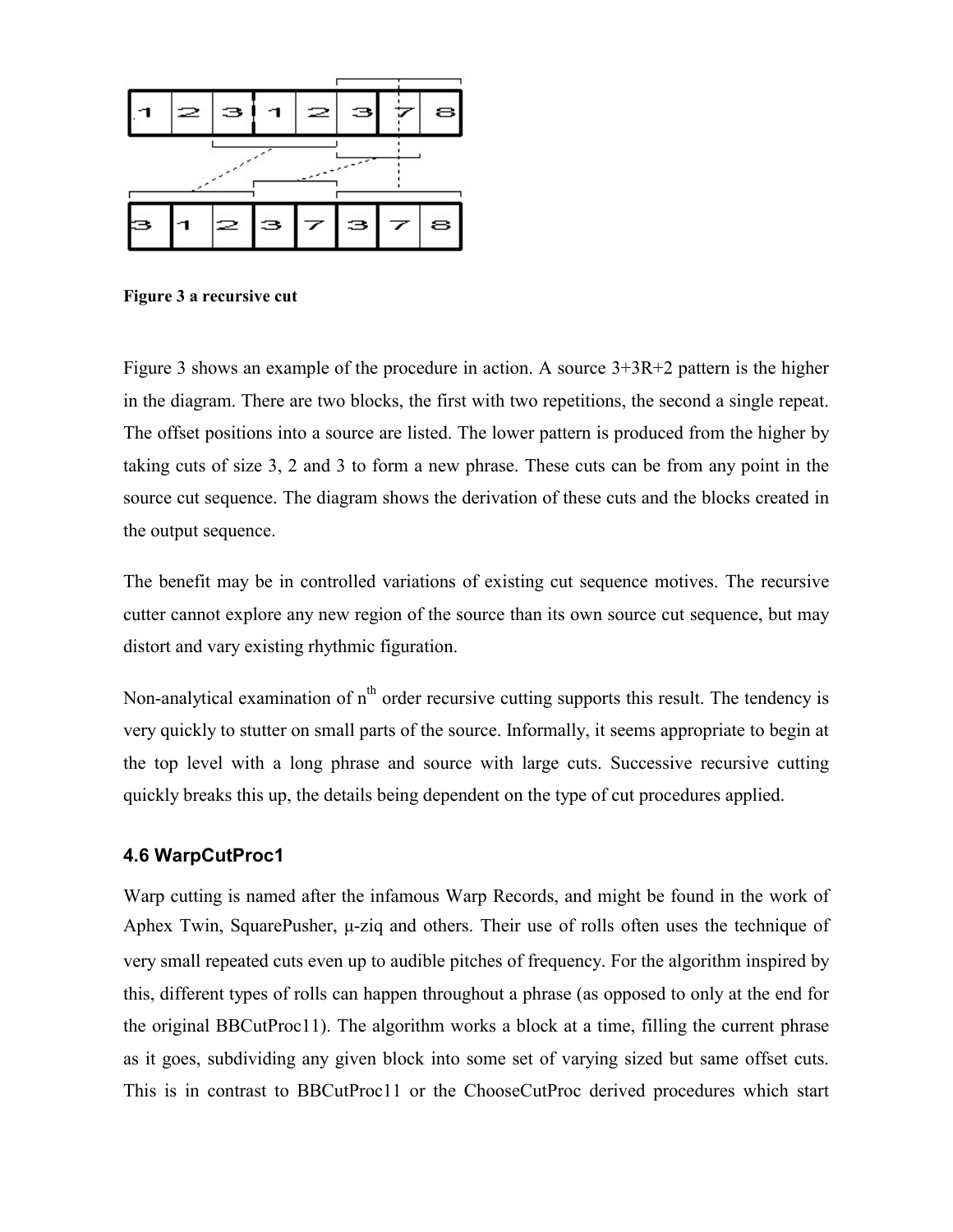from the basic cut size and try to fit in a given number of repeats. There are three possible ways that the procedure may treat a block (selected by user provided probabilities):

- 1. Do not subdivide the block.
- 2. Subdivide the block evenly.
- 3. Subdivide the block using a geometric progression on the cutsize, with a user provided probability of choosing fast to slow or vice versa.

The user provides the blocksizes and number of subdivisions to allow. More properly, the user can specify functions that return the necessary values, a trick allowed by the SuperCollider language - these complexities are not discussed in detail in this paper.

A version of the WarpCutProc respecting phrase, like the StatBalProc2 above, is an obvious next step. The probabilities can change during the phrase. Normalised statistical balance could be used to keep track of shifting weights and react to smoothly varying distributions quickly.

## **5. Further work and conclusions**

Hopefully this paper has given some idea of the scope of automated breakbeat cutting! A number of further automatic breakbeat cutting methods are presented, all available within the BBCut Library.

Some future paths seems more promising than others. The properties of statistical feedback as compared to Lehmer random number generation are not of great consequence in audible terms in the context of breakbeats. The use of changing weightings within phrases is audible and gives structure. An area for future investigation is the use of a memory store of fragments of cut sequences, particular motifs that can be reused. An algorithm might only permit a certain set of motifs at any one time, combining them to form phrases. This methodology would give a better controllable restriction on diversity, and would add an additional level of hierarchy between block and phrase - a motif. Versions of all procedures with changing weightings, or alternative sequence generations are plausible. For long phrases, the use of statistical feedback may yet be justified.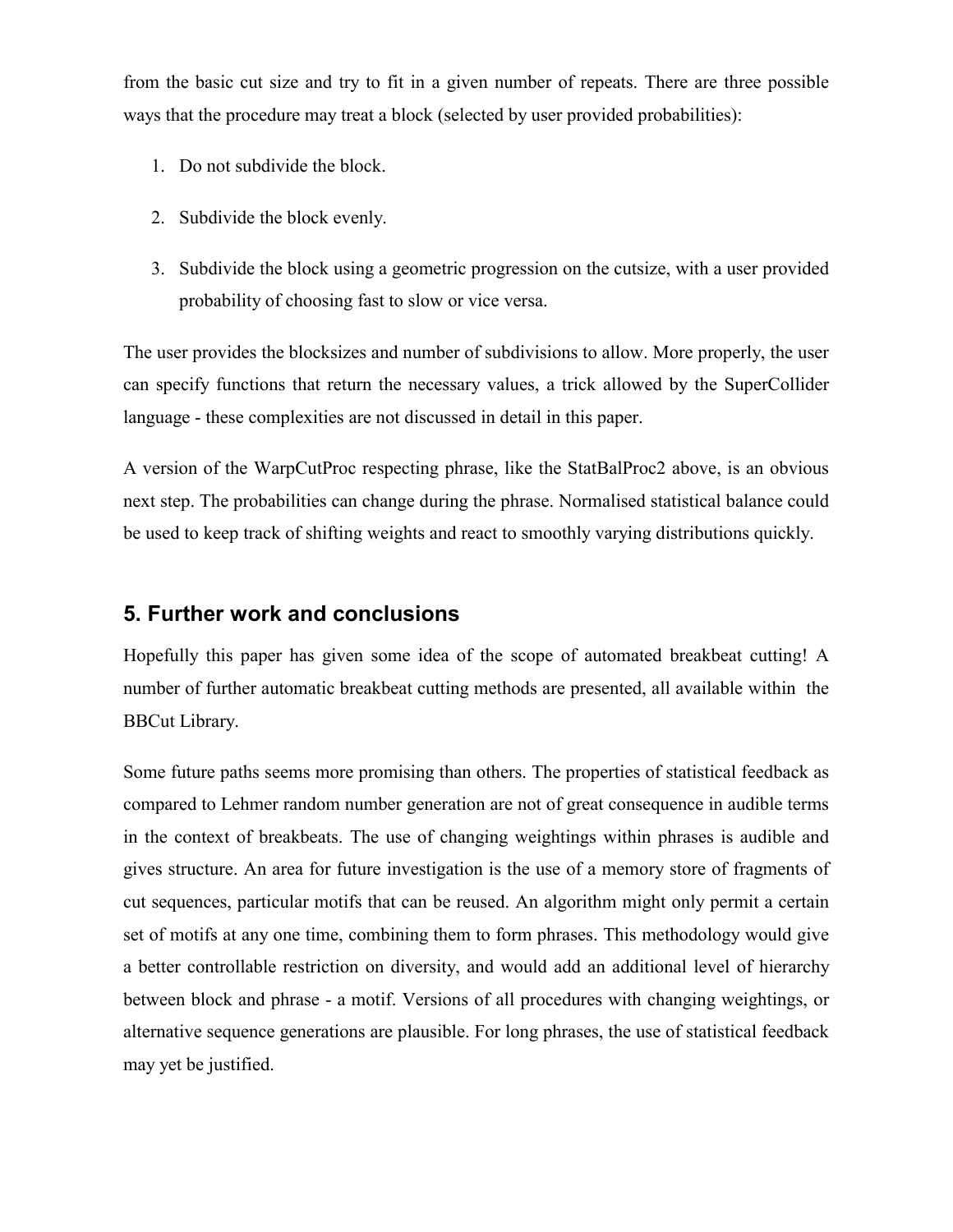This author would not dismiss the ultimate power of working out cut sequences manually (compare the superbly crafted Mad Cat track by Roni Size [9]). Yet, automation does not restrict creativity but rather inspires new compositional directions.

#### **Acknowledgements**

Thanks to Rob Godman for challenging me to generate offset sequences from change ringing compositions. Thanks to John Eacott for making me think about algorithmic dance music more than I might have otherwise thought possible.

#### **References**

[1] Ames, Charles. and Domino, Michael. (1992). "Cybernetic Composer: an Overview". *Understanding Music with AI: Perspectives on Music Cognition*. ed M.Balaban, K.Ebcioglu, O.Laske. The AAAI Press/ MIT Press. pp. 186-205.

[2] Ames, Charles. (1990). "Statistics and Compositional Balance". *Perspectives of New Music* 28:1.

[3] Ames, Charles. (1992). "A Catalogue of Sequence Generators". *Leonardo Music Journal* 2:1. pp. 55-72.

[4] Ames, Charles. (1995). "Thresholds of Confidence: An analysis of statistical methods of composition; Part I -- Theory". *Leonardo Music Journal* 5:1.

[5] Collins, Nick. (2001). "Algorithmic Composition Methods for Breakbeat Science". *Proceedings of Music Without Walls*, De Montfort University, June 21-23, 2001, ISBN 1857213319. CD-ROM Proceedings.

[6] Pearce, M. T. and Wiggins, G. A. (2001). "Towards a Framework for the Evaluation of Machine Compositions". *Proceedings of the AISB'01 Symposium on Artificial Intelligence and Creativity in the Arts and Sciences*, Brighton, UK: SSAISB. pp. 22-32.

[7] training example d&b patterns - http://www.soi.city.ac.uk/~ek735/msc/ (accessed Nov 2001)

[8] van den Doel, Kees. http://www.cs.ubc.ca/spider/kvdoel/bells/bells.html (accessed Nov 2001)